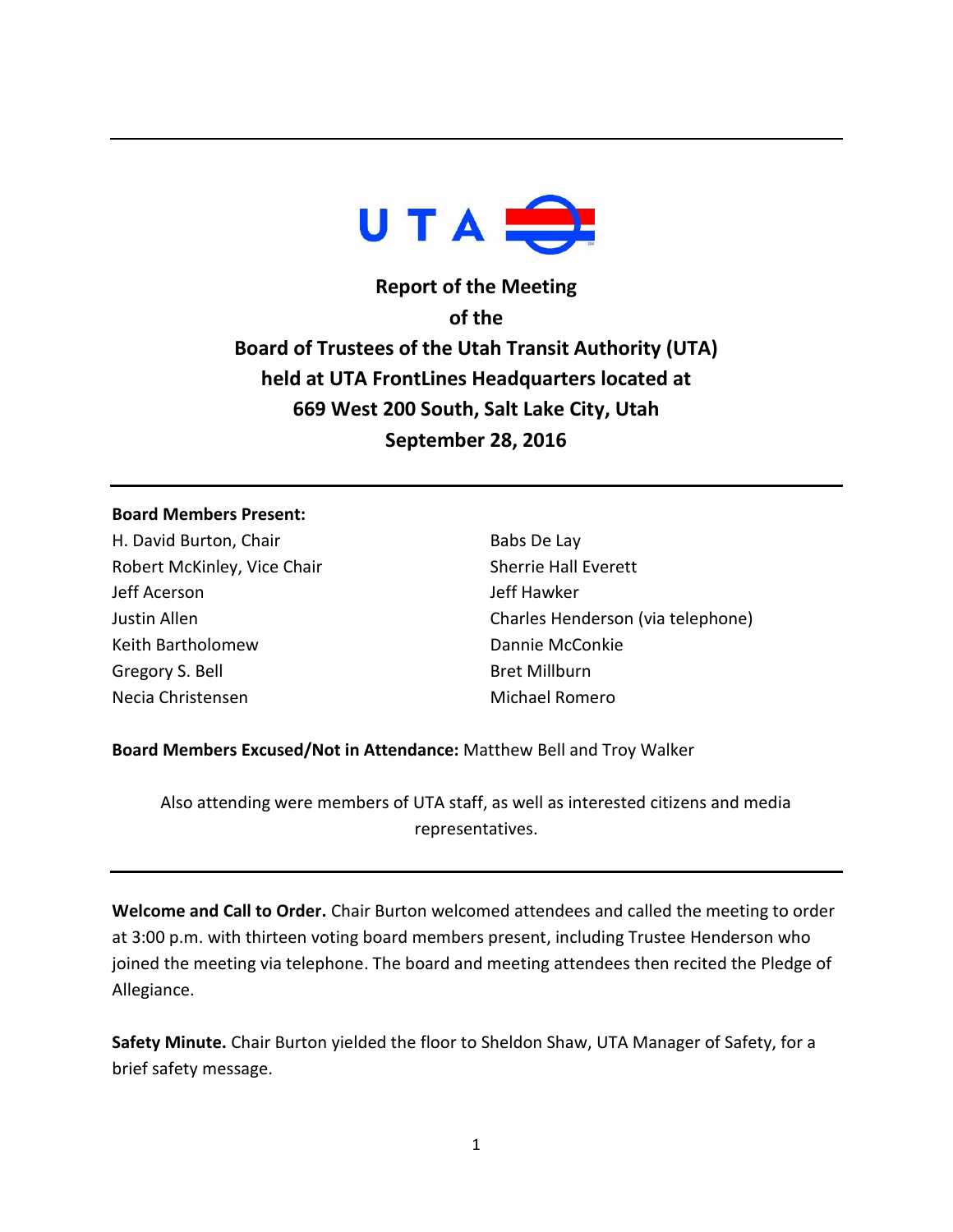**Swearing in of New Trustee.** Chair Burton indicated that Governor Gary Herbert asked Gregory S. Bell to replace him (Chair Burton) as the Governor's appointee on the board. Rebecca Cruz, UTA Board of Trustees Support Manager, administered the oath of office to Gregory S. Bell.

Chair Burton clarified that Trustee Gregory S. Bell would be voting on action items during the meeting and that he (Chair Burton) would not be voting.

**President/CEO Report.** Jerry Benson, UTA President/CEO, delivered his monthly report to the board and provided information on the following topics:

- A recent meeting with Acting Federal Transit Administrator Carolyn Flowers
- A proposal for new ski service
- An award from Computerworld for UTA's work with data analytics

Mr. Benson yielded the floor to Beth Wavrek, UTA Business Intelligence Systems Analyst, for a brief presentation on the data analytics project.

**Veterans Administration Special Recognition to UTA.** Mr. Benson introduced representatives from the Veterans Administration, Curtis Ivins and Jill Atwood, who in turn recognized UTA for its contributions to the Veterans Administration Wheelchair Games this past summer.

**General Public Comment Period.** Robert Biles, in the capacity of secretary to the board, announced that George Chapman submitted a request to make public comment. Public comment was then given by Mr. Chapman. Following Mr. Chapman, Mr. Biles indicated that general public comment received online had been distributed to the board.

# **Resolution 2016-09-04: Interlocal Assignment, Assumption, and Consent – Mountain Accord.**

**Presentation of Item.** Mr. Benson introduced the item which transfers Mountain Accord obligations being held by UTA to a new interlocal entity known as the Central Wasatch Commission (CWC). He noted that UTA is making a commitment to the CWC for additional ski service in the amount of \$200,000 per year. Questions were posed by the board and answered by staff.

**Public Input.** In-person public input was given by George Chapman. Mr. Biles indicated that two public comments were received online, one in support of the resolution and the one with a recommendation for ski service improvements.

**Board Discussion and Decision/Action.** A motion to approve the resolution was made by Trustee De Lay and seconded by Trustee Everett. Discussion continued with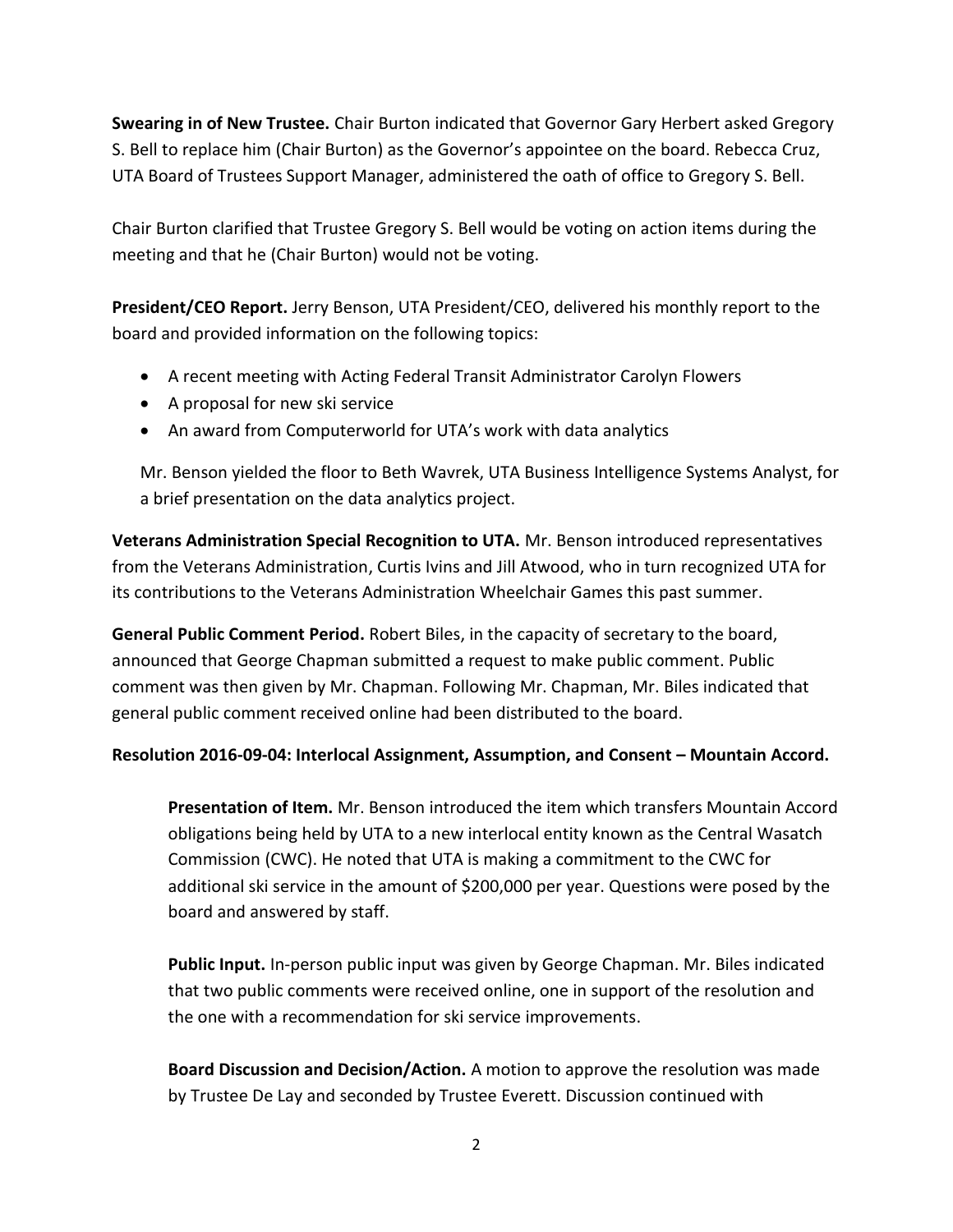additional questions posed by the board and answered by staff. The motion failed to pass with four aye votes, eight nay votes, and one abstention by Trustee Greg Bell. A motion to bring this matter to the next meeting with more detailed information was made by Trustee Christensen and seconded by Trustee Millburn. The motion carried by unanimous consent.

### **Resolution 2016-09-03: Murray and Draper Land Disposition.**

**Presentation of Item.** Steve Meyer, UTA Chief Development Officer, introduced the item which allows for the sale of properties located at 4800 South 200 West (Box Elder Street) in Murray and 12200 South 900 East in Draper. Mr. Meyer indicated that the financial terms of the proposed dispositions would be discussed in closed session.

**Public Input.** Mr. Biles indicated that one comment was received online in favor of this resolution.

**Board Discussion and Decision/Action.** Action on the resolution was deferred until after the closed session discussion.

Trustee Henderson left the meeting at 4:02 p.m.

**Closed Session.** Chair Burton indicated there were matters to be discussed in closed session relative to real property and litigation. A motion to move into closed session was made by Trustee Christensen and seconded by Trustee Romero. The motion carried by unanimous consent and the board moved into closed session at 4:02 p.m.

**Open Session.** A motion to return to open session was made by Trustee Millburn and seconded by Trustee Romero. The motion carried by unanimous consent and the board returned to open session at 4:16 p.m.

Trustee Allen left the meeting at 4:16 p.m.

### **Action Taken Regarding Matters Discussed in Closed Session.**

**Murray and Draper Land Disposition.** A motion to approve Resolution 2016-09-03: Murray and Draper Land Disposition was made by Trustee Christensen and seconded by Trustee Millburn. The motion carried by unanimous consent.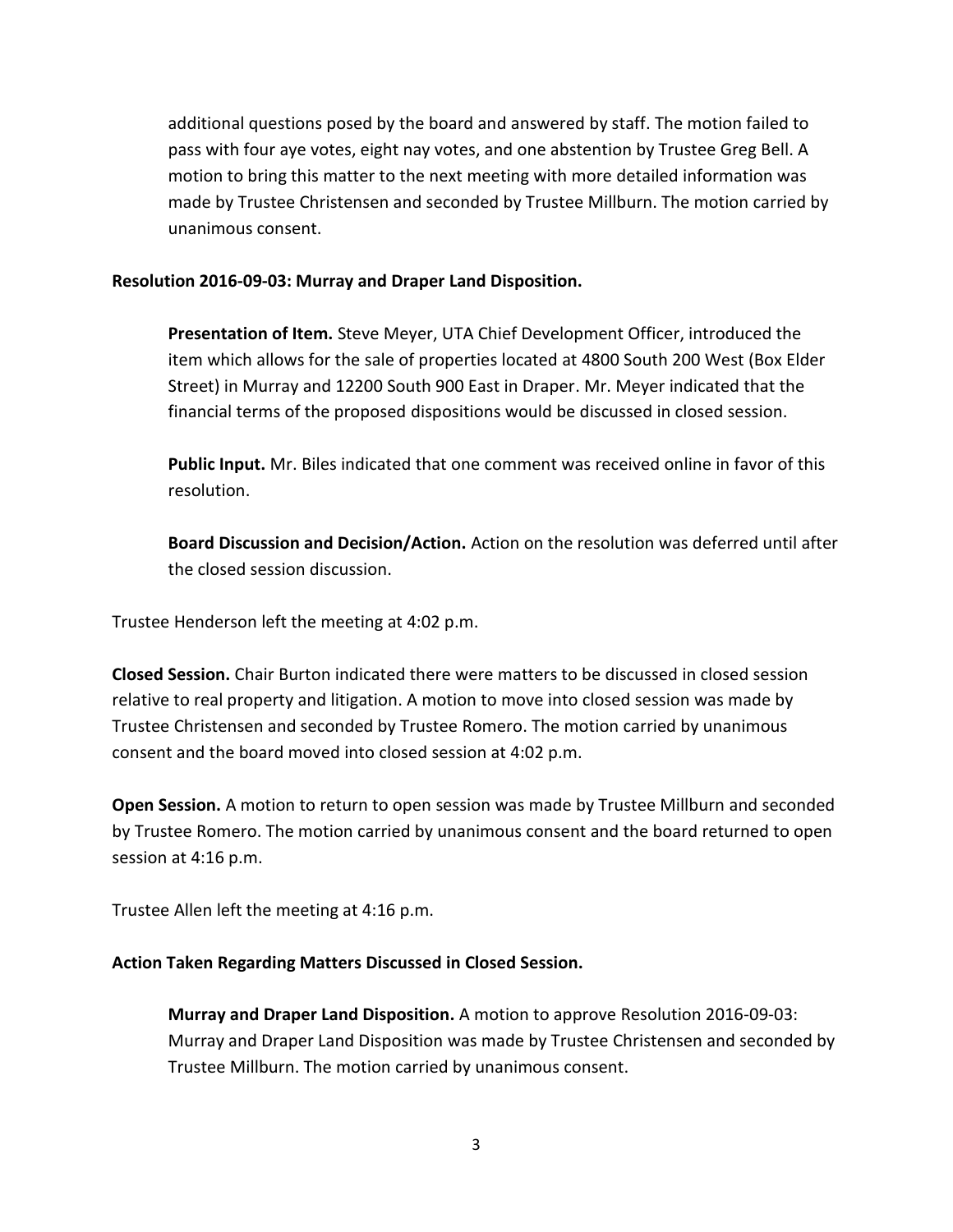**Items for Consent.** Consent items were comprised of the following:

- Approval of August 24, 2016 Meeting Report
- Approval of August 31, 2016 Meeting Report
- UTA Annual Property Report
- Monthly Financial Reports for July 2016

A motion to approve the consent items was made by Trustee Millburn and seconded by Trustee Christensen. The motion carried by unanimous consent.

## **Presentations/Informational Items.**

**Annual Regional Transit Equity Analysis.** Matt Sibul, UTA Chief Planning Officer, delivered a presentation on the 2015 Annual Regional Transit Equity Analysis. The presentation included a definition of regional transit equity, the purpose of using an equity model, detail on what is included in the model, and results of the 2015 equity analysis.

**UTA Board Goals.** Mr. Sibul delivered a presentation illustrating the board goal process to date, including results from a survey of the board on their priorities.

### **Other Business.**

Chair Burton explained that approval of resolutions 2016-09-01 and 2016-09-02 is necessary to complete required process obligations.

**Resolution 2016-09-01: Approval & Ratification of Sandy Phase 4 Property Disposition.** A motion to approve the resolution was made by Trustee Bartholomew and seconded by Trustee McConkie. A question was posed by Trustee Greg Bell and answered by Mr. Meyer. The motion carried by unanimous consent.

**Resolution 2016-09-02: Approval & Ratification of South Jordan Hotel Property Disposition.** A motion to approve the resolution was made by Trustee Bartholomew and seconded by Trustee McKinley. The motion carried by unanimous consent.

**Future Board Meetings Agenda Discussion.** Chair Burton indicated that there will be a committee of the whole meeting for the entire board on Wednesday, October 12, 2016.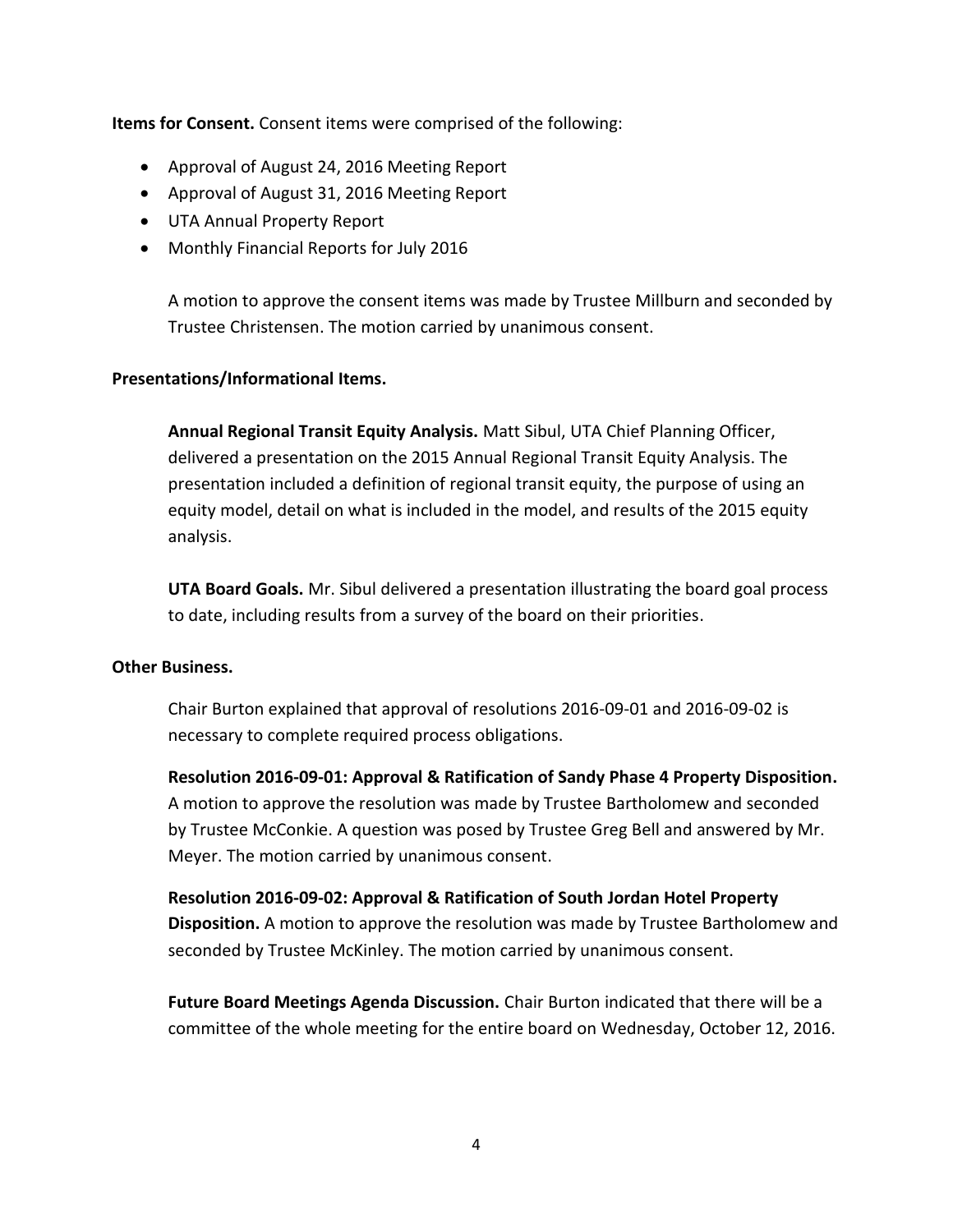**Election of Board Officers.**

# **Election of Board Chair.**

**Presentation of Item.** Chair Burton introduced the slate of candidates proposed by the executive committee with Robert McKinley as chair and Jeff Hawker and Sherrie Hall Everett as vice chairs.

**Public Input.** Mr. Biles indicated that one comment was received online in support of the recommended slate.

**Board Discussion and Decision/Action.** A motion to close nominations and elect Trustee McKinley as chair was made by Trustee McConkie and seconded by Trustee Greg Bell. The motion carried by majority consent with one abstention by Trustee De Lay.

## **Election of Board Vice Chair(s).**

**Presentation of Item.** Chair Burton summarized the election process.

**Public Input.** No public input was given.

**Board Discussion and Decision/Action.** A motion to elect Jeff Hawker and Sherrie Hall Everett as board co-vice chairs was made by Trustee Christensen and seconded by Trustee Bartholomew. The motion carried by majority consent with one abstention from Trustee De Lay.

Chair Burton allowed time for Trustees McKinley, Everett, and Hawker to make comments.

Trustee Greg Bell made a statement about the impact Chair Burton has had on the community. Chair Burton then delivered some parting remarks. Following Chair Burton's remarks, Mr. Benson made comments expressing appreciation for Chair Burton's service.